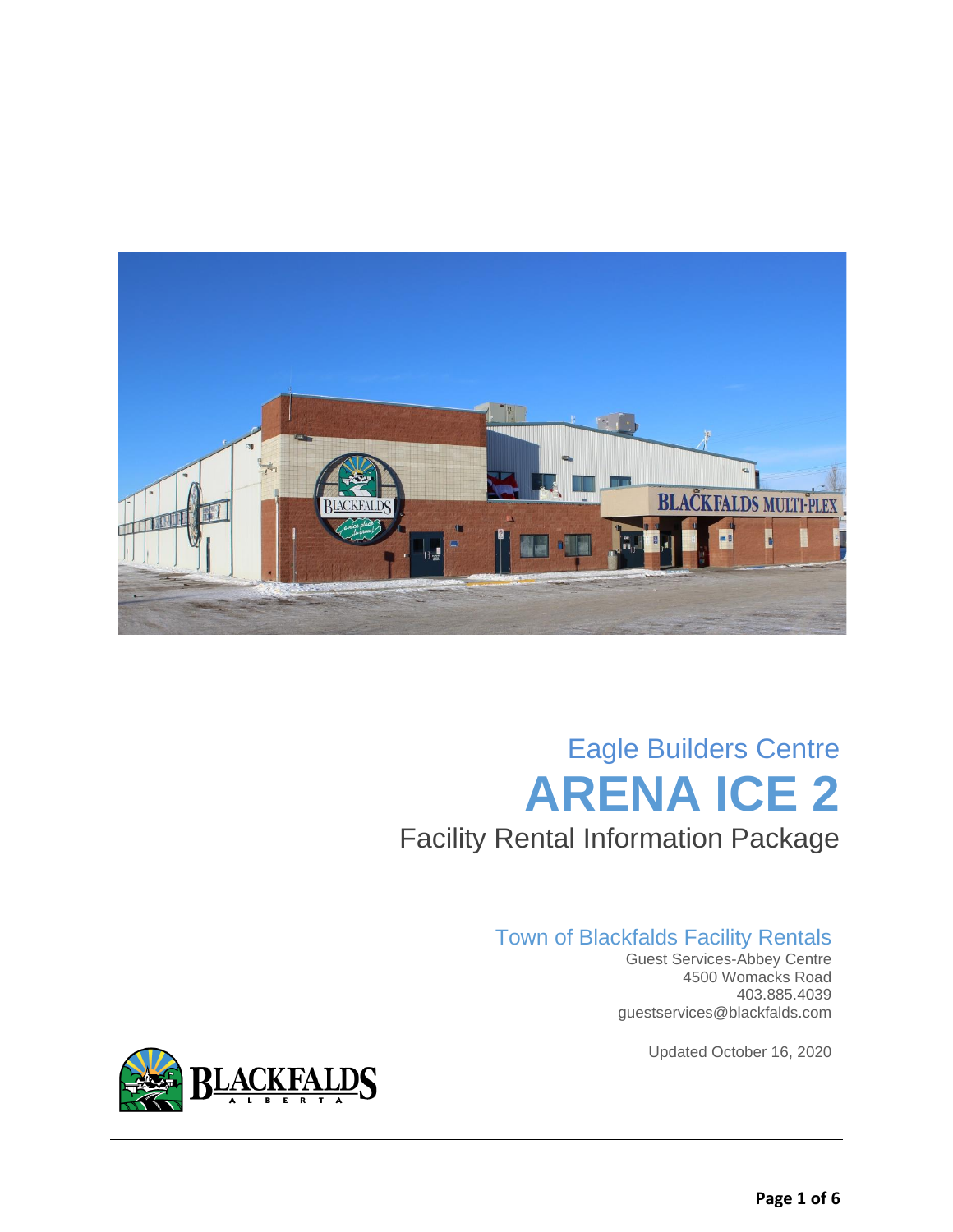### **Eagle Builders Centre – Arena 2**

5302 Broadway Avenue

### **Quick Overview**

Acceptable usage can be meetings, seminars, workshops, pre-approved commercial use or celebration parties (i.e. birthday, anniversary, weddings or fundraisers).

**Size:** 85' X 200'

**Capacity:** 500 in stands

### **Amenities**

- 5 Dressing Rooms
- In house PA and sound system
- Overhead loading bay door
- Concession
- Common Area in Lobby with TVs

### **Rental Ice Rates**

|               | <b>LOCAL</b> | <b>NON-LOCAL</b> | <b>LOCAL</b><br>NON-<br><b>PROFIT</b> | <b>JUNIOR</b><br><b>HOCKEY</b> |
|---------------|--------------|------------------|---------------------------------------|--------------------------------|
| <b>Hourly</b> | \$165.00     | \$198.00         | \$99.00                               | \$140.25                       |

# **Dry Floor Rates**

|                                    | <b>LOCAL</b> | <b>NON-LOCAL</b> | <b>LOCAL</b><br><b>NON-</b><br><b>PROFIT</b> |
|------------------------------------|--------------|------------------|----------------------------------------------|
| <b>Hourly</b>                      | \$82.50      | \$99.00          | \$49.50                                      |
| <b>Daily Rental</b>                | \$660.00     | \$792.00         | \$396.00                                     |
| Friday 12:00pm to<br>Sunday 6:00pm | \$1320.00    | \$1584.00        | \$792.00                                     |

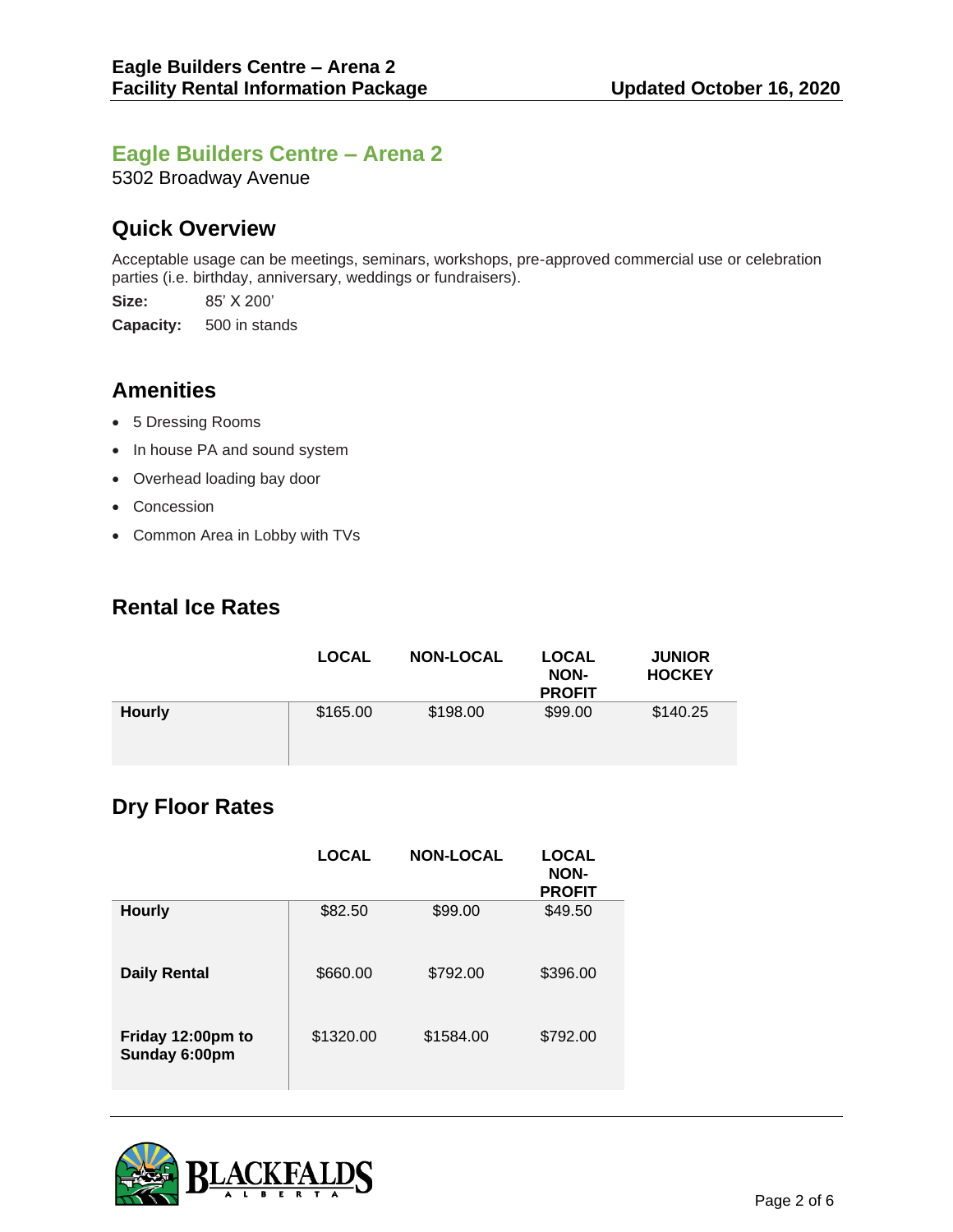*Local – Individuals who pay their taxes to either the Town of Blackfalds or Lacombe County*

*Non-Local – Individuals who do not pay their taxes to the Town of Blackfalds or Lacombe County*

*Local Non-Profit – Registered non-profit organizations based in Blackfalds or Lacombe County with a mailing address in either municipality, not including other Towns or cities in Lacombe County* 

Daily rates are for a maximum time of 8 am the day of the event to no later than 12 am.

Rentals include the full use of all Eagle Builders Centre – Arena 2 amenities.

#### **Booking Deposit**

A \$300.<sup>00</sup> Booking Deposit, or the full amount of the rent (if less than \$300.<sup>00</sup>), is required to confirm the booking date(s) and should be paid immediately. **The \$300.<sup>00</sup> Booking Deposit is non-refundable**.

#### **Cancellation Policy**

Town of Blackfalds must receive a completed Facility Cancellation Request Form before refunding of fees occurs. For rentals under \$300 all fees will be withheld. For rentals over \$300 and the cancellation occurs less than 30 days from the event date, all fees will be withheld. For rentals over \$300, if the cancellation occurs more than 30 days prior to the rental date, a \$300 nonrefundable booking fee will be retained, and the remainder of the facility fees will be refunded with a cheque. In the event that a State of Emergency or other circumstance deemed important by the Town of Blackfalds, this facility may be required by the Town resulting in the cancellation of your booking and a full refund being issued.

#### **Damage Deposit**

A Damage Deposit of \$300. $^{00}$  is required before the first scheduled date(s). The Damage Deposit will be deposited directly into the Town of Blackfalds bank account until it is determined if damage has occurred, rules were followed and / or extra cleaning was required. If any of the previous are reported, all or a portion of the Damage Deposit will be withheld to compensate, and the balance will be refunded within three weeks (fifteen business days) of the booking date(s).

#### **Balance**

The Balance of the rent, after the Booking Deposit is paid, is due prior to the booking date(s). ALL payments are non-refundable. Rentals between September and December must be paid no later than September 1<sup>st</sup> or prior to the first booking, whichever is first. Rentals between January and March must be paid no later than January 15<sup>th</sup>.

#### **Emergency Phone Numbers**

Fire, Ambulance, Police: 911 Town of Blackfalds Office: 403-885-4677 Community Services 'on-call' personnel: 403-357-9888

#### **Additional Services**

Additional services such as additional ice floods and dressing room requirements should be clearly defined at the time of booking. Any of the additional services ordered that are unused will not be refunded.

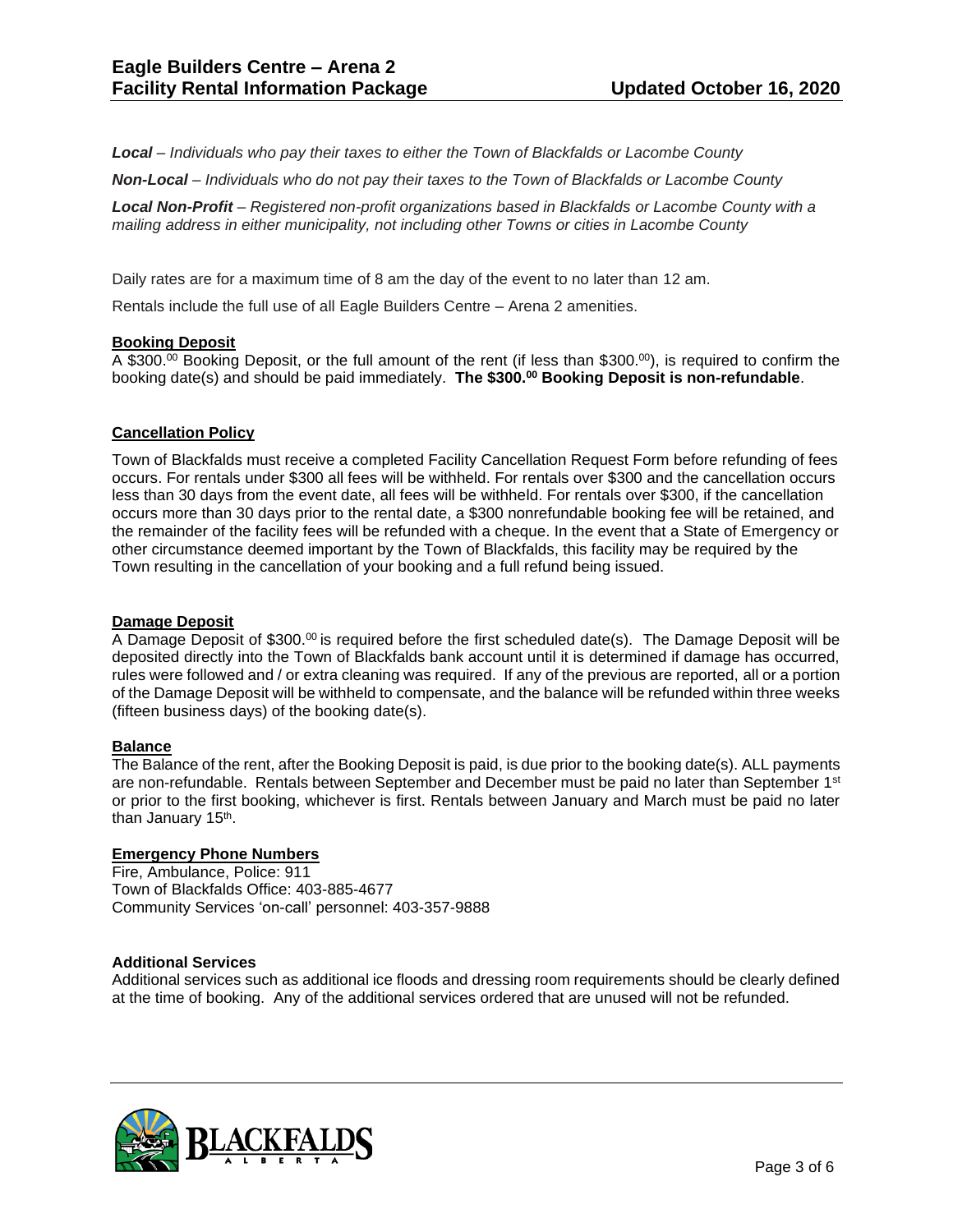#### **Cancellation of Facility Use**

Cancellation of the facility by the renter must take place no later than two weeks (ten business days) prior to the scheduled date(s) in order to receive the facility rental fee return less the \$300 booking deposit. No refund for cancelled ice will issued.

The Community Services Department reserves the right to cancel and / or reschedule any booking provided written notice of the cancellation and / or rescheduling is given at least 1 month (20 business days) prior to the booking date(s).

The Community Services Department reserves the right to close the Eagle Builders Centre – Arena 2 as a result of inclement weather or any other circumstances that arise which may result in damage to the facility or danger to the participants. In this case a full refund will be issued.

#### **Hours of Booking**

Ice rentals will be available beginning in early September and will end at the end of March. The facility will be open for bookings at 6 a.m. until 12 a.m.

#### **Facility Maintenance**

All renters are expected to clean all areas of the Eagle Builders Centre – Arena 2 they use (ie dressing rooms). Any part of the facility which is properly clean may be subject to loss of rental privileges without refund and additional cleaning/maintenance costs.

#### **Alcohol and Tobacco**

The Eagle Builders Centre – Arena 2 is an alcohol and tobacco free facility. This is a zero-tolerance facility and anyone not following this will be subject to removal from facility and banning from facility.

#### **Clean-up**

The entire facility must be left in a clean and orderly fashion prior to vacating the facility. All personal belongings must be removed from the premises and all equipment must be returned to its proper storage area. It is necessary to make sure that the entire Eagle Builders Centre – Arena 2 area is cleaned properly, especially the dressing rooms. The renter is responsible for the clean-up.

#### **Responsibility & Insurance**

The individual signing the Eagle Builders Centre - Arena 2 Ice contract is responsible for not only the setup and organization of the event, but to also ensure that all rules and regulations are followed from the event start time to the event completion time as stated on the contract. The renter shall indemnify and save harmless the Town of Blackfalds, its agents and employees, from and against claims, demands, losses, damages, actions, suits or proceedings by third parties that arise out of a private booking of the Eagle Builders Centre – Arena 2 unless proven to be directly caused from gross negligence by the Town of Blackfalds. If the renter does not normally carry liability insurance coverage, he / she may wish to consider obtaining appropriate insurance coverage specifically for the booking / event.

I have read through, understand, and agree to the Eagle Builders Centre – Arena 2 Rules and Regulations. I have initialed at the bottom of each page.

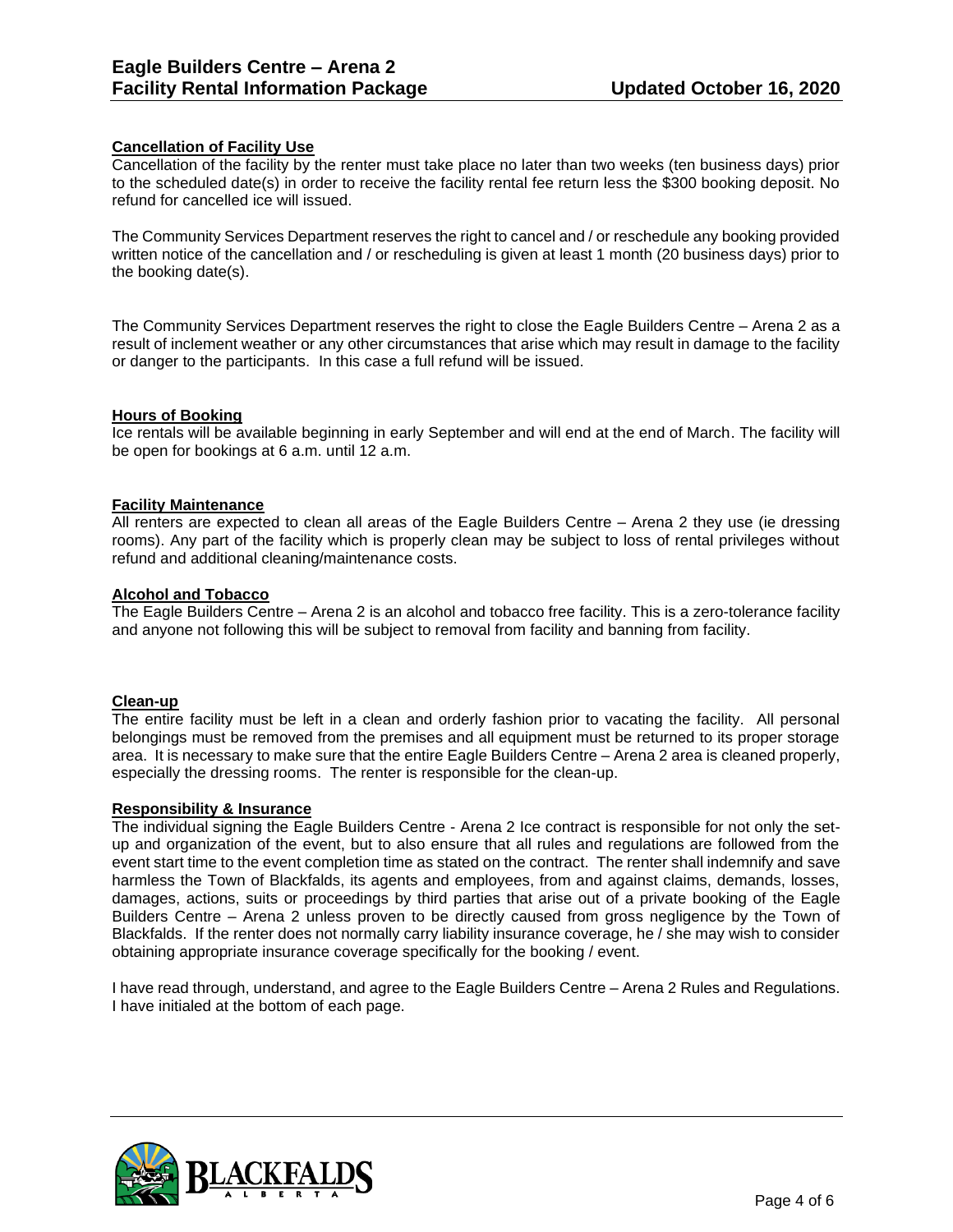### **Emergency Phone Numbers**

Fire, Ambulance, Police **911**

**Guest Services 403.885.4039**

**Community Services (after hours) 403.357.9888**

### **Vacating the Facility**

The Eagle Builders Centre – Arena 2 must be vacated at the completion time stated on the contract so Building Services may perform clean-up and table/chair takedown. If the facility is not vacated as agreed in the contract, charges will be applied against the damage deposit.

*All booking payments, facility fees & damage deposits can be made at or mailed to:*

Town of Blackfalds Guest Services-Abbey Centre Box 220, 4500 Womacks Rd Blackfalds, AB T0M 0J0

*All cheques are payable to Town of Blackfalds*

### **RENTERS AGREEMENT & RESPONSIBILITY**

I have read, understand and agree to comply with Eagle Builders Centre – Arena 2 Rules and Regulations.

**Renter's Signature <b>Date (MM/DD/YY)** 

\_\_\_\_\_\_\_\_\_\_\_\_\_\_\_\_\_\_\_\_\_\_\_\_\_\_\_\_\_\_\_\_\_\_\_ \_\_\_\_\_\_\_\_\_\_\_\_\_\_\_\_\_\_\_\_\_\_\_

**Guest Services Signature Date (MM/DD/YY)** 

\_\_\_\_\_\_\_\_\_\_\_\_\_\_\_\_\_\_\_\_\_\_\_\_\_\_\_\_\_\_\_\_\_\_\_ \_\_\_\_\_\_\_\_\_\_\_\_\_\_\_\_\_\_\_\_\_\_\_

As the before mentioned renter, the individual signing the Eagle Builders Centre – Arena 2 contract is responsible for the set-up and organization of the event as well as to also ensure that all rules and regulations are followed from the event start time to the event completion time as stated on the contract. This signed and dated Information Package must be sent or returned to Guest Services including all fees and a copy of the signed contract by the requested date to generate a complete booking.